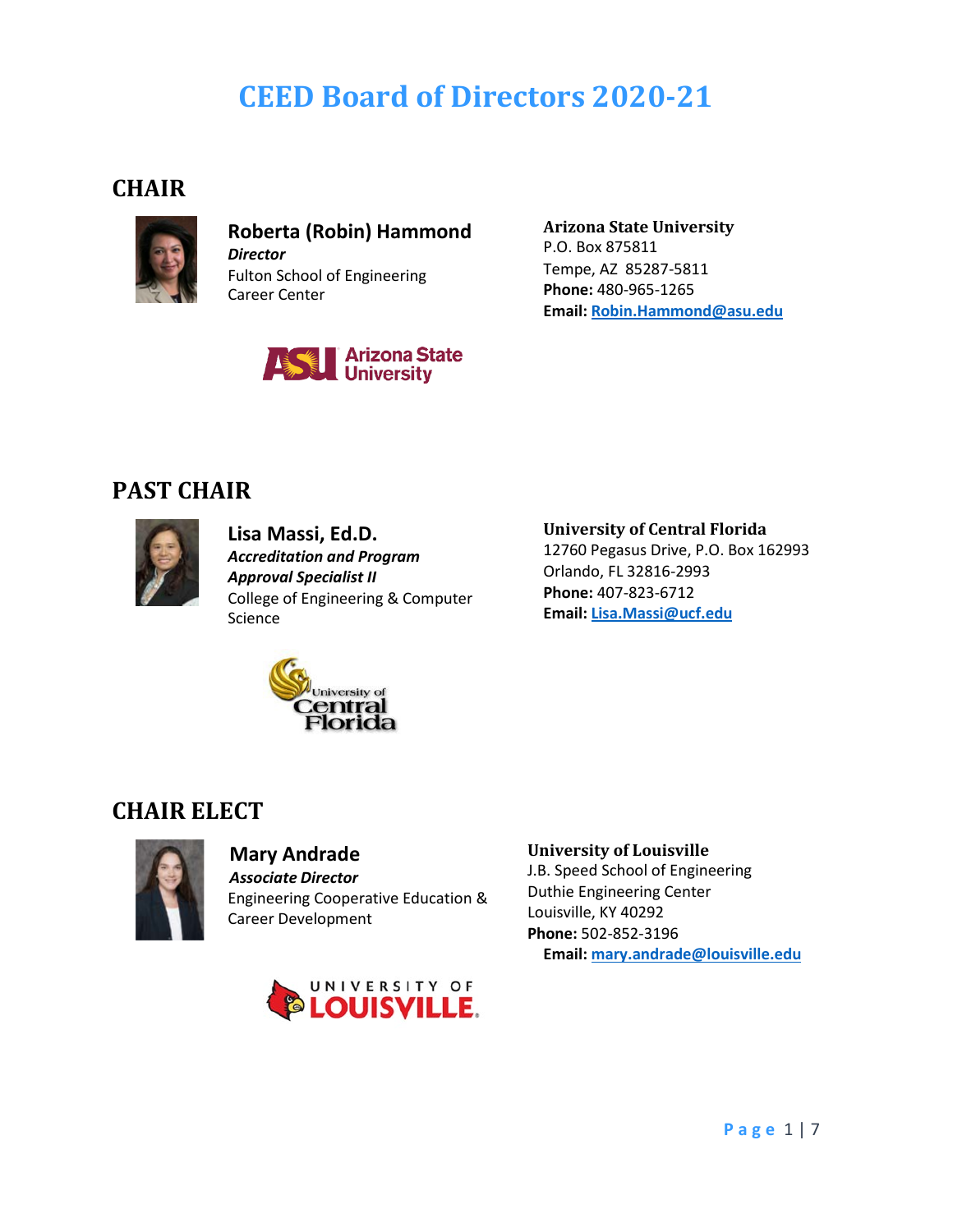### **SECRETARY**



**Alison Fecher** *Cooperative Education Advisor* Center for Career and Professional Development

**Clemson University**

316 Hendrix Student Center 720 McMillan Road Box 344007 Clemson, SC 29634-4007 **Phone:** 864-656-2497 **Email[: afecher@clemson.edu](mailto:afecher@clemson.edu)**



### **TREASURER**



**Monique Elmore** *Cooperative Education Advisor* Center for Career and Professional Development



**Clemson University**

316 Hendrix Student Center 720 McMillan Road Box 344007 Clemson, SC 29634-4007 **Phone:** 864-656-3150 **Email[: moniqug@clemson.edu](mailto:moniqug@clemson.edu)**

### **ACADEMIC REPRESENTATIVE – COOPERATIVE EDUCATION**



**Sandra English, J.D., M.P.A.** *Senior Manager, Center for Engineering Experiential Learning* Washkewicz College of Engineering



#### **Cleveland State University**

2300 Chester Ave, WH305D Cleveland, OH 44115 **Phone:** 216-687-6968 **Email[: s.l.english@csuohio.edu](mailto:s.l.english@csuohio.edu)**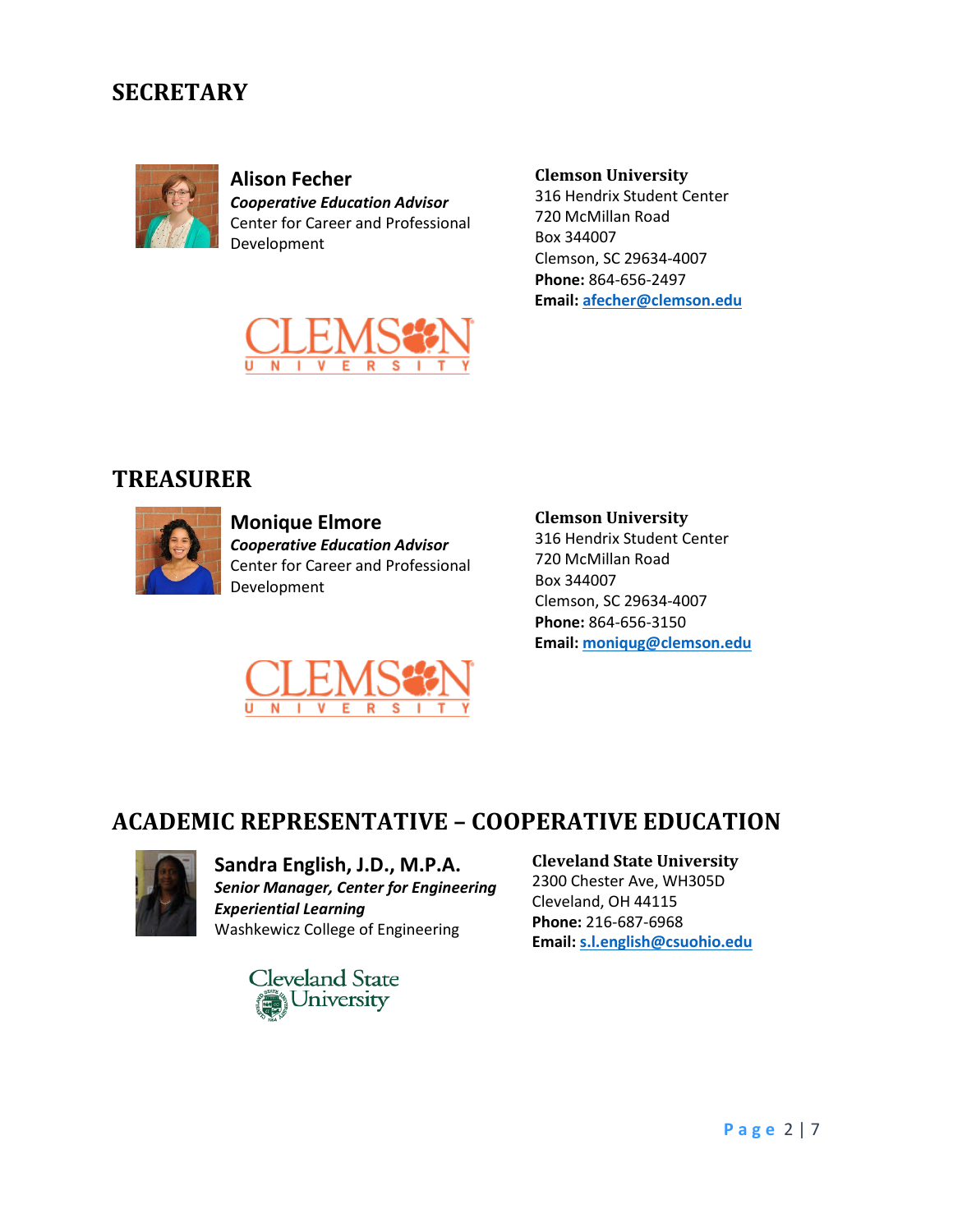### **INDUSTRY REPRESENTATIVE – COOPERATIVE EDUCATION**



**Daniel Vornhagen** *Pre-Construction Manager*



**Danis Building Construction Company** 3233 Newmark Drive Ave Miamisburg, OH 45342 **Phone:** 937-228-1225 **Email[: dan.vornhagen@danis.com](mailto:dan.vornhagen@danis.com)**

### **EXPERIENTIAL EDUCATION REPRESENTATIVE – ACADEMIC**



### **Sandi Brabb**

*Director, Career & Professional Development, Professional Practice and Experiential Learning Program* Voiland College of Engineering and Architecture



### **Washington State University**

P.O. Box 642718 Pullman, WA 99164-2718 **Phone:** 509-335-3740 **Email: [brabb@wsu.edu](mailto:brabb@wsu.edu)**

### **EXPERIENTIAL EDUCATION REPRESENTATIVE – INDUSTRY**



### **Marzell Brown**

*Talent Acquisition Lead* Architecture and Software - Controls and Visualization



### **Rockwell Automation**

1 Allen-Bradley Dr. Mayfield Hts, OH 44124 **Phone:** 440-646-3406 **Email[: mlbrown@ra.rockwell.com](mailto:mlbrown@ra.rockwell.com)**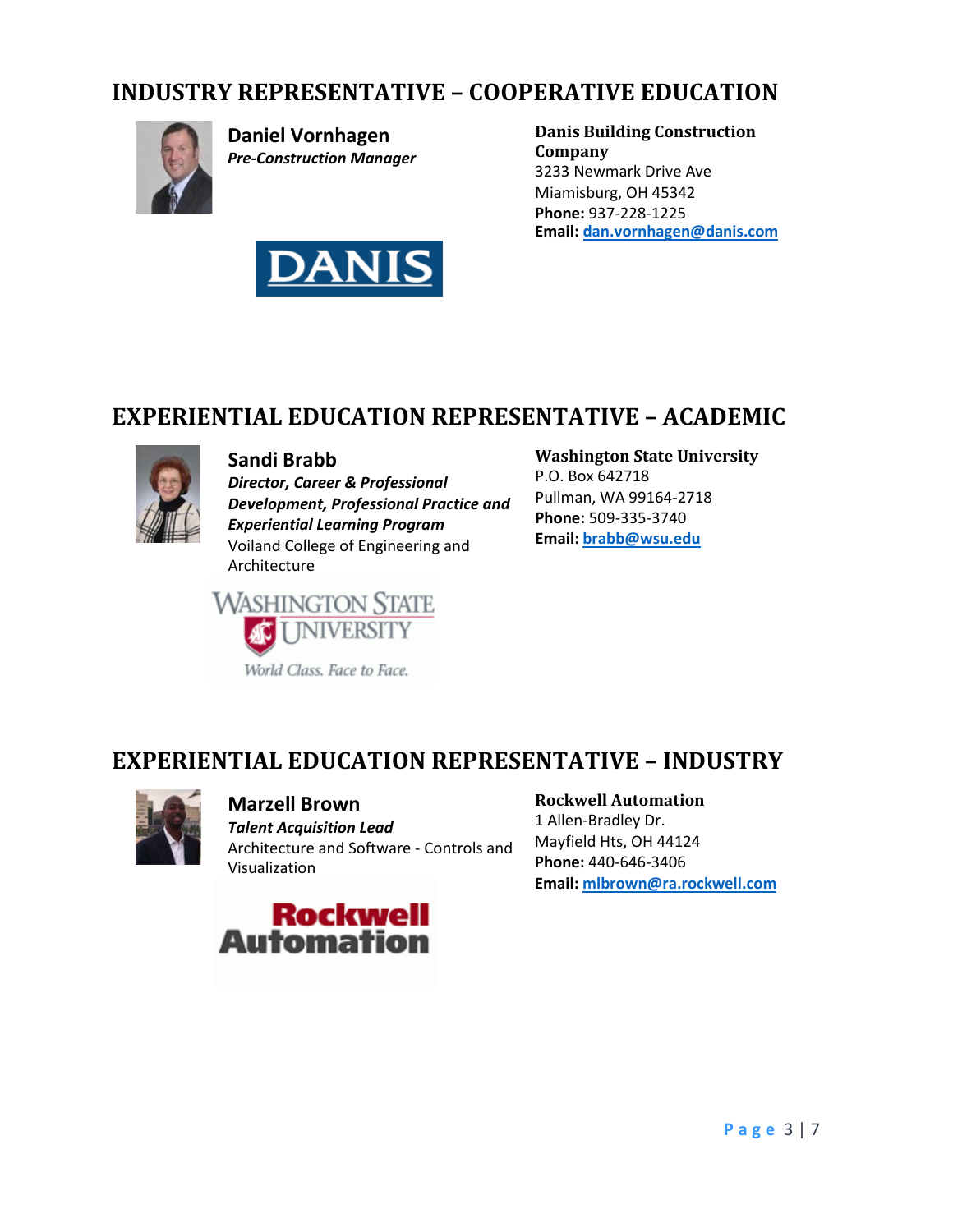### **NEWSLETTER EDITOR**



#### **Ryan Aldridge** *Manager, Innovation & Design Center* Padnos College of Engineering and Computing



#### **Grand Valley State University**

158 Innovation & Design Center 227 Winter Avenue, NW Grand Rapids, MI 49504 **Phone:** 616-331-6766 **Email[: aldridry@gvsu.edu](mailto:aldridry@gvsu.edu)**

### **ARCHIVIST**



**Genine Apidone** *Director, Cooperative Education* Division of Engineering Leadership and Professional Practice



**Case Western Reserve University** Case School of Engineering Nord 500 Cleveland, OH 44106 **Phone:** 216-368-5024 **Email[: Genine.Apidone@case.edu](mailto:Genine.Apidone@case.edu)**

# **AWARDS CHAIR**



**Julie Nguyen** *Assistant Coop Coordinator* Bioengineering & Chemical Engineering **Northeastern University** 514 HO 360 Huntington Avenue Boston, MA 02115 **Phone:** 617-373-6940 **Email[: ju.nguyen@northeastern.edu](mailto:ju.nguyen@northeastern.edu)**

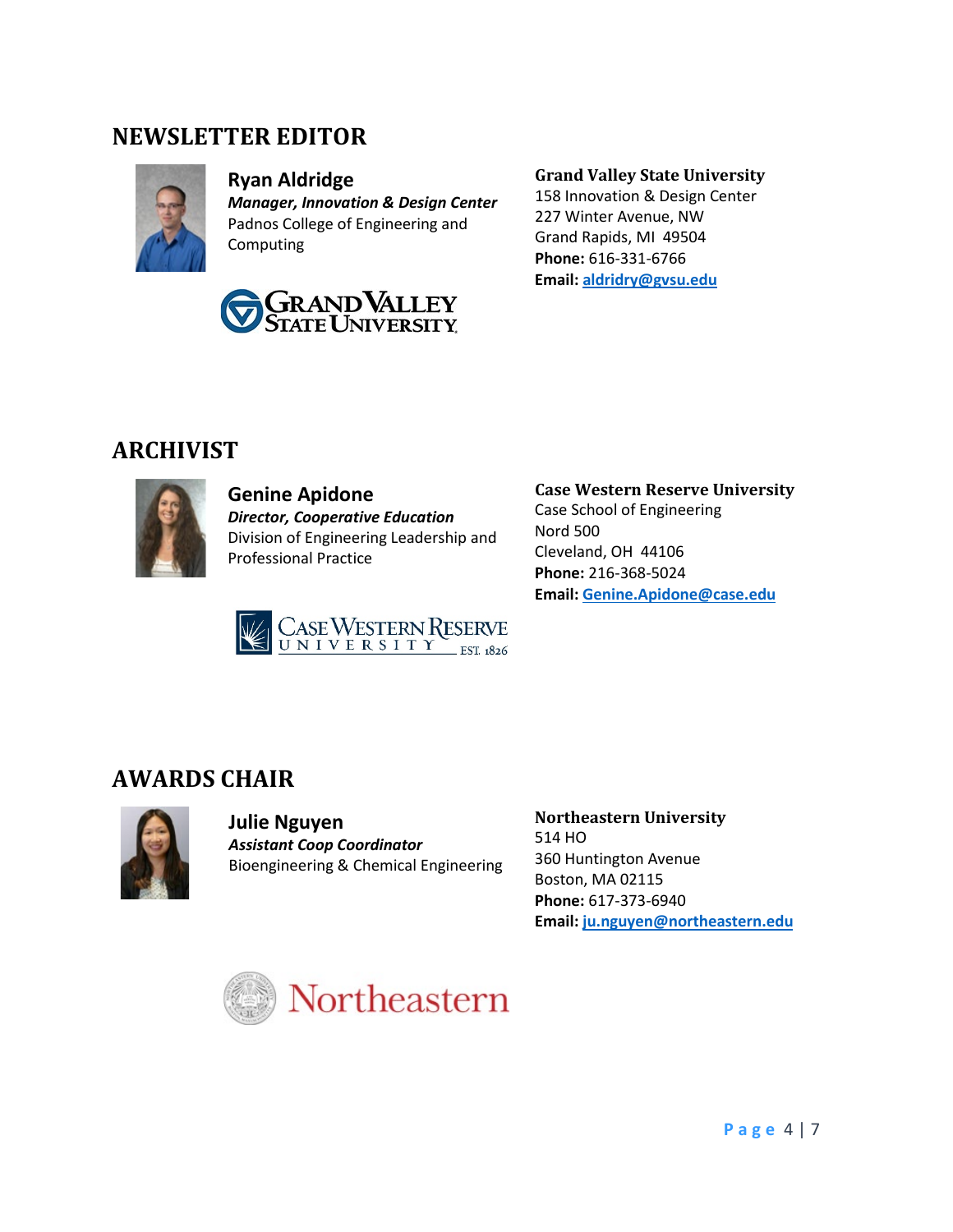# **COMMUNICATIONS / PUBLIC RELATIONS CHAIR**



**Kyle Liechty** *Co-op/Intern Coordinator* College of Engineering



### **Michigan State University**

428 S. Shaw Lane, Room 1340 East Lansing, MI 48824 **Phone:** 517-432-6572 **Email[: liechtyk@egr.msu.edu](mailto:liechtyk@egr.msu.edu)**

## **ASEE CEED PROGRAM CHAIR**



#### **Diane LaFreniere**

*James R. Sebastian Chair, Assessment, Accreditation, and Cooperative Education*

Padnos College of Engineering and Computing



**Grand Valley State University** 301 West Fulton Grand Rapids, MI 49504 **Phone:** 616-331-6001 **Email[: lafrenid@gvsu.edu](mailto:lafrenid@gvsu.edu)**

### **Assistant ASEE CEED PROGRAM CHAIR**



**Katherine McConnell**

*Sr. Professional Development Advisor* External Relations & SEE Initiative

### **University of Colorado - Boulder** Mechanical Engineering 111 Engineering Drive

ECME 112C Boulder, CO 80309-0427 **Phone:** 303-492-8483 **Email: [katherine.mcconnell@colorado.edu](mailto:katherine.mcconnell@colorado.edu)**



University of Colorado<br>Boulder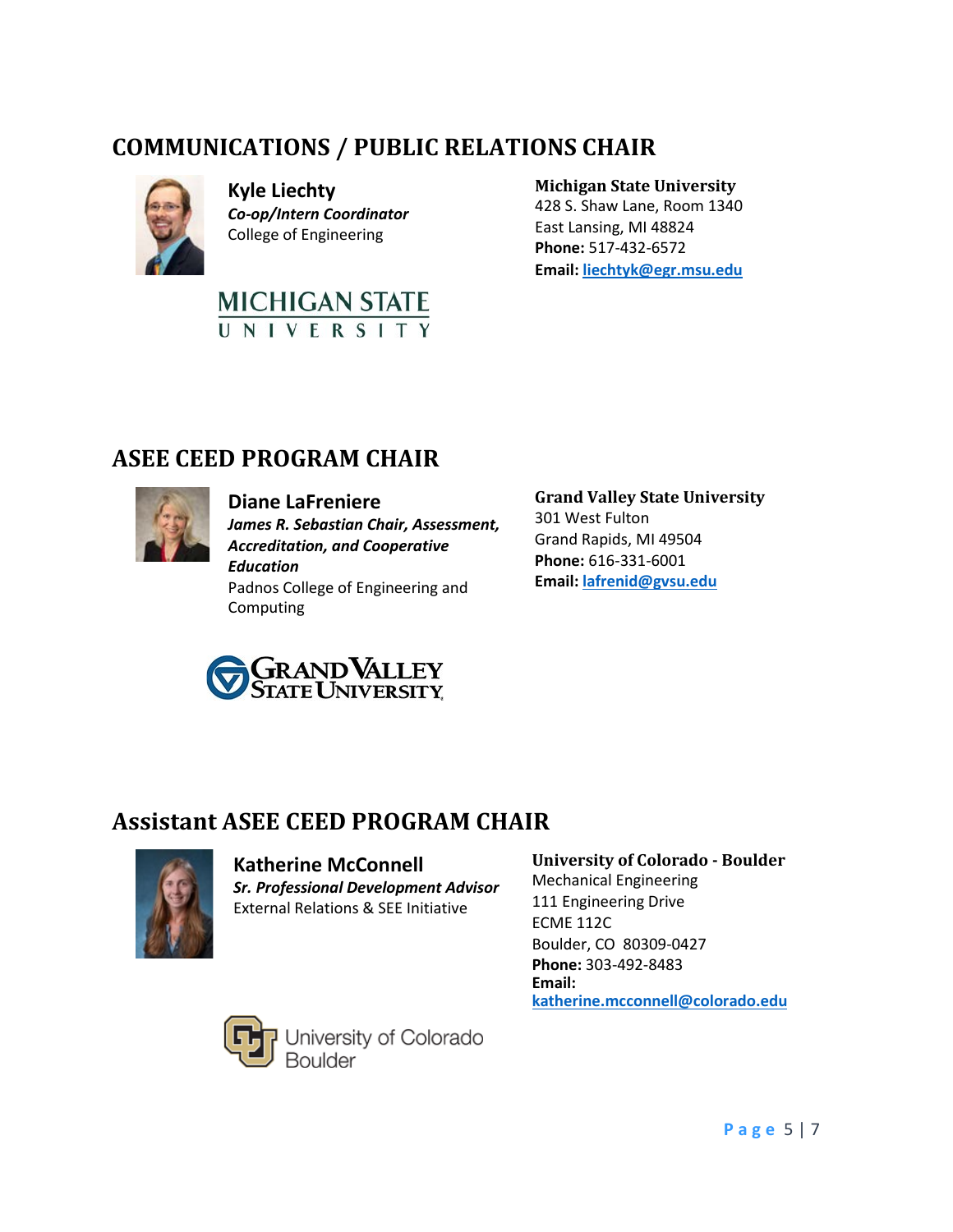### **CIEC PROGRAM CHAIR**



**Angie Gorny** *Director* Career Development Center **University of Toledo** Nitschke Hall, MS 311 Room 1040 Toledo, OH 43606-3390 **Phone:** 419-530-8054 **Email: [angela.gorny@utoledo.edu](mailto:angela.gorny@utoledo.edu)**



# **Assistant CIEC PROGRAM CHAIR**



**Nancy Chase** *Director of Cooperative Education* **University of Dayton** 300 College Park Dayton, OH 45469 **Phone:** 937-229-4496 **Email: [nchase1@udayton.edu](mailto:nchase1@udayton.edu)**



### **MEMBERSHIP CHAIR**



#### **Keith Graham** *Associate Chair of Undergraduate Education* Electrical, Computer & Energy Engineering

University of Colorado<br>Boulder

**University of Colorado - Boulder** Engineering Center Room ECEE 1B55A Boulder, CO 80309 **Phone:** 303-735-6687 **Email: [Keith.A.Graham@colorado.edu](mailto:Keith.A.Graham@colorado.edu)**